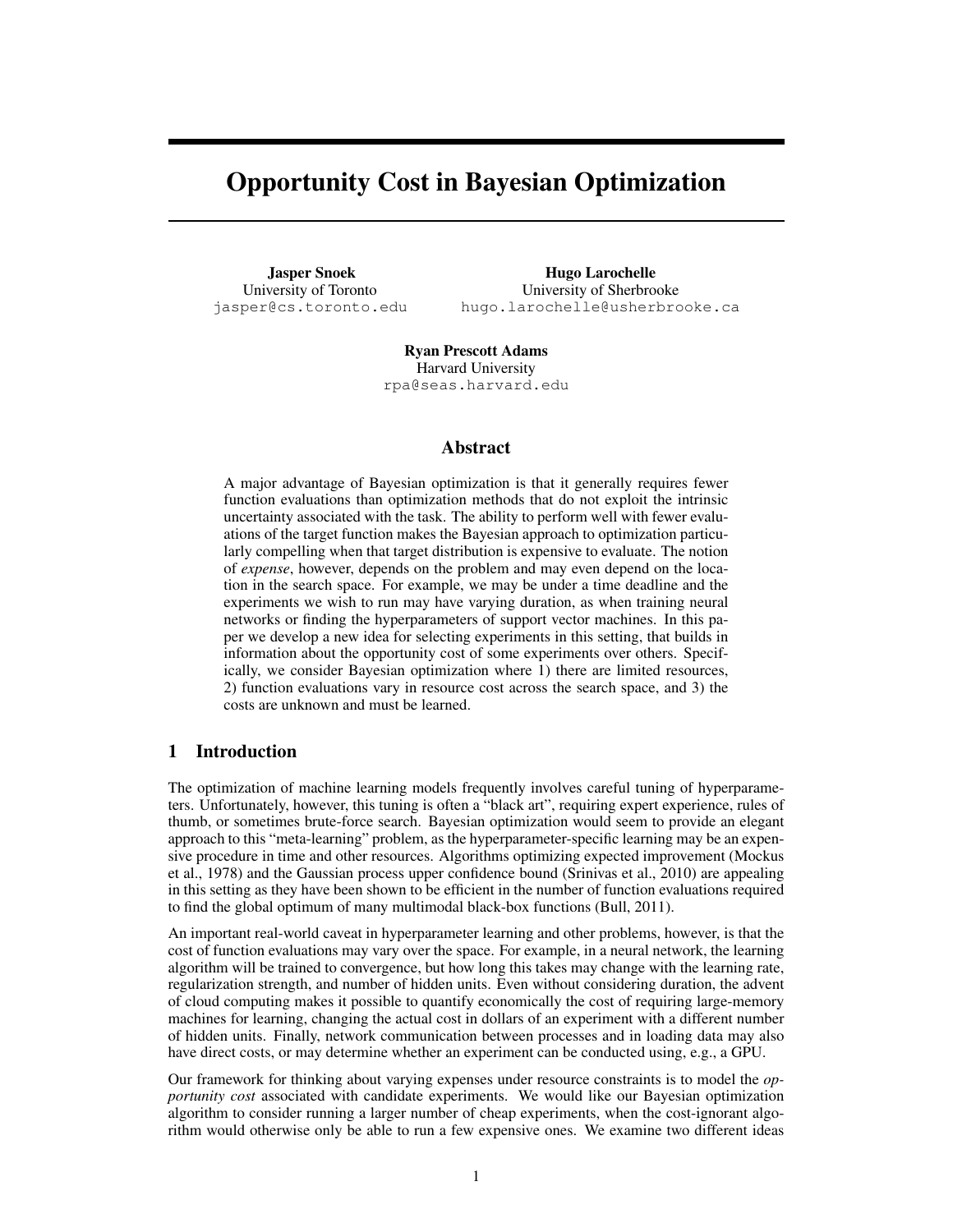along these lines. When there is only a single constrained resource (e.g., time to a deadline), we have found that a simple myopic variant of expected improvement performs well. As we will discuss, however, this approach does not generalize well when there are multiple resource constraints. For this more general case, we develop a new algorithm that attempts to directly compute an approximation to the opportunity cost.

As our goal is to develop effective meta-learning algorithms, we also address the case where the resource costs are unknown *a priori*. In keeping with the overall philosophy of Bayesian optimization, we learn these costs and represent their associated uncertainty, enabling us to make choices that incorporate our own ignorance appropriately. We use Gaussian process priors to model these cost functions.

# 2 Expected Improvement

Bayesian optimization refers to a Bayesian motivated method for seeking the extrema of expensive functions (Brochu et al., 2010). Intuitively, the Bayesian approach suggests that given a prior belief over the form of a function and a finite number of observations, one can make an educated guess about where the optima of such a function should be. Much of the Bayesian approach was introduced and developed by Mockus et al. (1978); Mockus (1994, 1989). In particular, Mockus et al. (1978) argued that when searching for the optima of a function, rather than assume this corresponds to the optima of the estimated function (i.e. the predictive mean in the Gaussian case) one should search where the *expected improvement* is greatest. Schonlau et al. (1998) derive an analytic form for the case where a single next point is selected while an approximate approach is suggested for the less myopic next n-point alternative.

## 2.1 Expected Improvement with a Deadline

Ginsbourger and Riche (2010) explored the scenario of optimization using the expected improvement criterion when the number of available function evaluations is fixed and known. They demonstrate that choosing the next experiment to run based on the standard myopic expected improvement algorithm is inferior to choosing it based on the joint expected improvement of the available function evaluations. Computing the joint EI, however, is intractable in general. Therefore, we explore a greedy algorithm and a monte carlo approximation.

Expected Improvement per Second We develop a baseline greedy approach where we modify the acquisition function such that the next point to be chosen is the one for which the expected improvement per second is highest. That is we greedily choose the experiment that will give us the most efficiency in terms of improvement over time.

Monte Carlo Multi-Step Myopic EI (MCMS) Rather than evaluate the joint EI of each possible subset of experiments that fits within the time horizon, which is intractable in general, we develop a Monte Carlo approximation to running multiple steps of myopic EI optimization. That is, we sample paths conditionally on each candidate point, recursively sampling function values for each experiment, computing EI and adding the top EI candidate until the total estimated time taken to evaluate the path exceeds the time deadline. The minimum function value observed along the path is taken to be the improvement achieved by following that path. The expected improvement is then taken to be the average improvement over multiple sampled paths. This algorithm is outlined in Algorithm 1.

## 3 Experiments

#### 3.1 Simple Branin-Hoo Example

To illustrate the advantage of our approach, we first present a simple toy example. The Branin-Hoo function is a common benchmark for Bayesian optimization techniques (Jones, 2001) that is defined over  $x \in \mathbb{R}^2$  where  $0 \le x_1 \le 15$  and  $-5 \le x_2 \le 15$ . Rather than assume that each function evaluation is equally expensive, we assume that half of the search space is exactly ten times more expensive to evaluate than the other half, i.e. function evaluations in the expensive half,  $x_2 < 2.5$ ,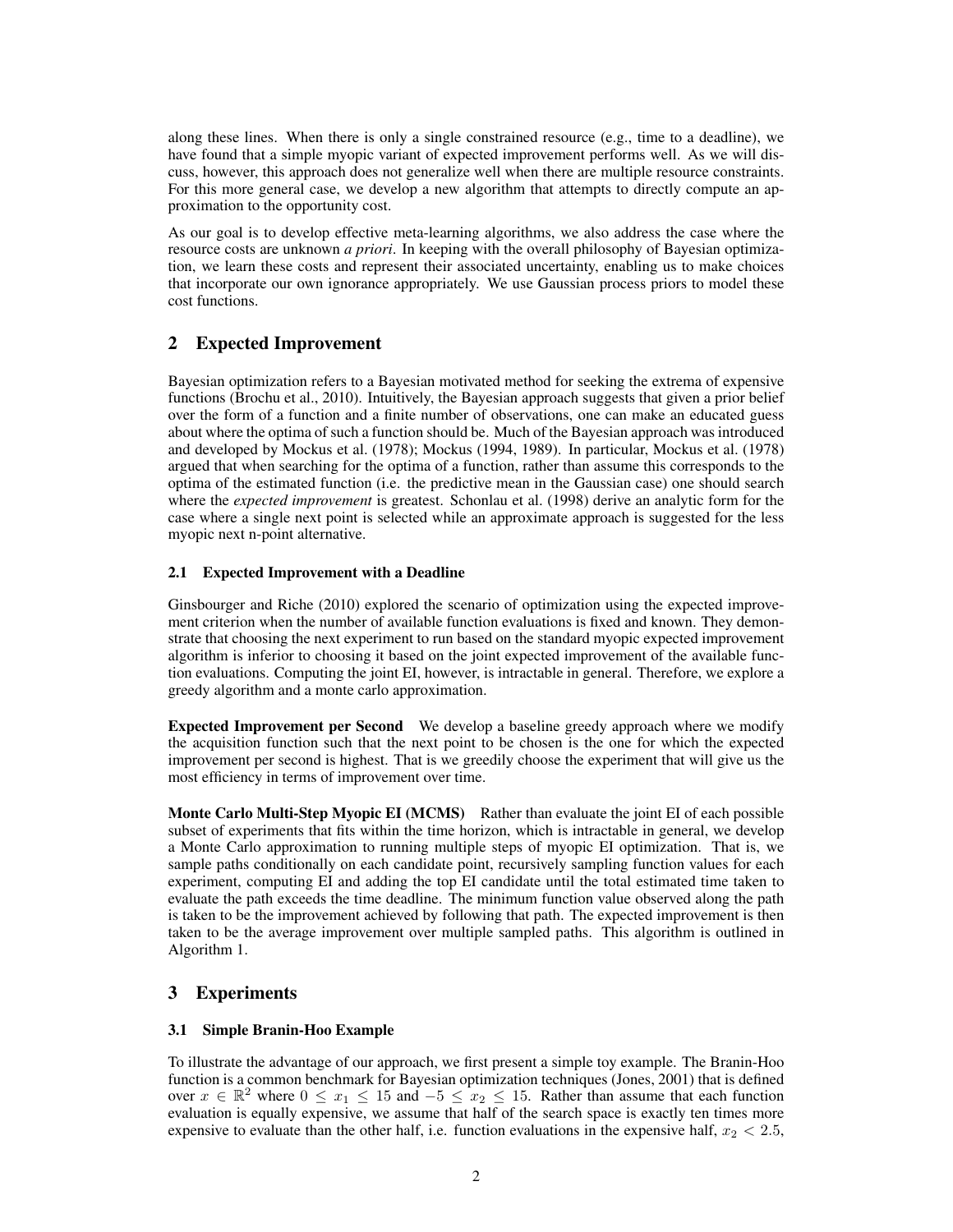#### Algorithm 1 A Monte Carlo Algorithm for computing the next experiment to run given a bounded amount of time:

1:  $maxtot \leftarrow 0$ 2: for  $m = 1 \rightarrow M$  do 3: best $m \leftarrow max(y)$  [Initialize to current maximum.] 4:  $timeleft \leftarrow T$  [Initialize to total time left.]<br>5:  $z_{cur} \leftarrow z_i$  [Starting point is the next-step ca  $z_{cur} \leftarrow z_i$  [Starting point is the next-step candidate.] 6: while  $timeleft > 0$  do 7: Sample  $y_{cur} = f(z_{cur})$  [Sample the function from the GP, given history.] 8: **if**  $y_{cur} > bestm$  **then**<br>9: **best** $m = y_{cur}$  [Und 9:  $bestm = y_{cur}$  [Update the maximum.]<br>10: **end if** end if 11:  $timeleft = timeleft - g(z_{cur})$  [Subtract the runtime of this expt.]<br>12: Update the GP posterior for this path. Update the GP posterior for this path. 13:  $z_{cur} = \arg \max_z (EI(z))$  [Choose next point with myopic EI.] <br>14: **end while** end while 15:  $maxtot = maxtot + bestm$  [Accumulate for later sample average.] 16: end for 17:  $\Psi(z_i) = maxtot/M$  [Divide to get average.] Return  $max(\Psi)$ 

take ten fantasy seconds rather than one. We further assume that there is a deadline of 50 seconds to complete the optimization. The halves are split in such a way that equally good optima exist in either half. Thus, with knowledge of the time it would take to evaluate each candidate point, an algorithm that is aware of the time required to evaluate each point should prefer running cheaper experiments and reach a better optimum than a time agnostic algorithm. Each algorithm was evaluated on this toy scenario and the results are presented in Figure 1. Notice that the MCMS algorithm is capable of running many more experiments in the same amount of time, and therefore is able to find a better optimum than standard EI.



Figure 1: An example sequence of points evaluated within the 50 second deadline by (a) standard EI and (b) MCMS EI. Note that inputs less than 2.5 on the horizontal axis are ten times more expensive to evaluate. Thus, the time-aware algorithms spend most of their evaluations in the cheaper half. Each algorithm was used to optimize the Branin-Hoo function with fantasized time costs with a deadline of 50 seconds. (c) shows the average time taken per experiment by each algorithm and (d) shows the average minimum found within the deadline.

#### 3.2 Multiple Kernel Learning with Support Vector Machines

A natural application for Bayesian optimization is the optimization of hyperparameters within multiple kernel support vector machines. Traditionally, the hyperparameters of support vector machines are optimized using cross-validation. For a small number of parameters a grid search over parameter values is feasible. However, in a multiple kernel learning setting, where potentially many kernel hyperparameters must be set, exhaustive grid search becomes computationally infeasible. In this example, expected improvement is used to to optimize the parameters of a support vector machine with multiple kernels. In this case, we use the sum of an rbf and a linear kernel, each scaled by a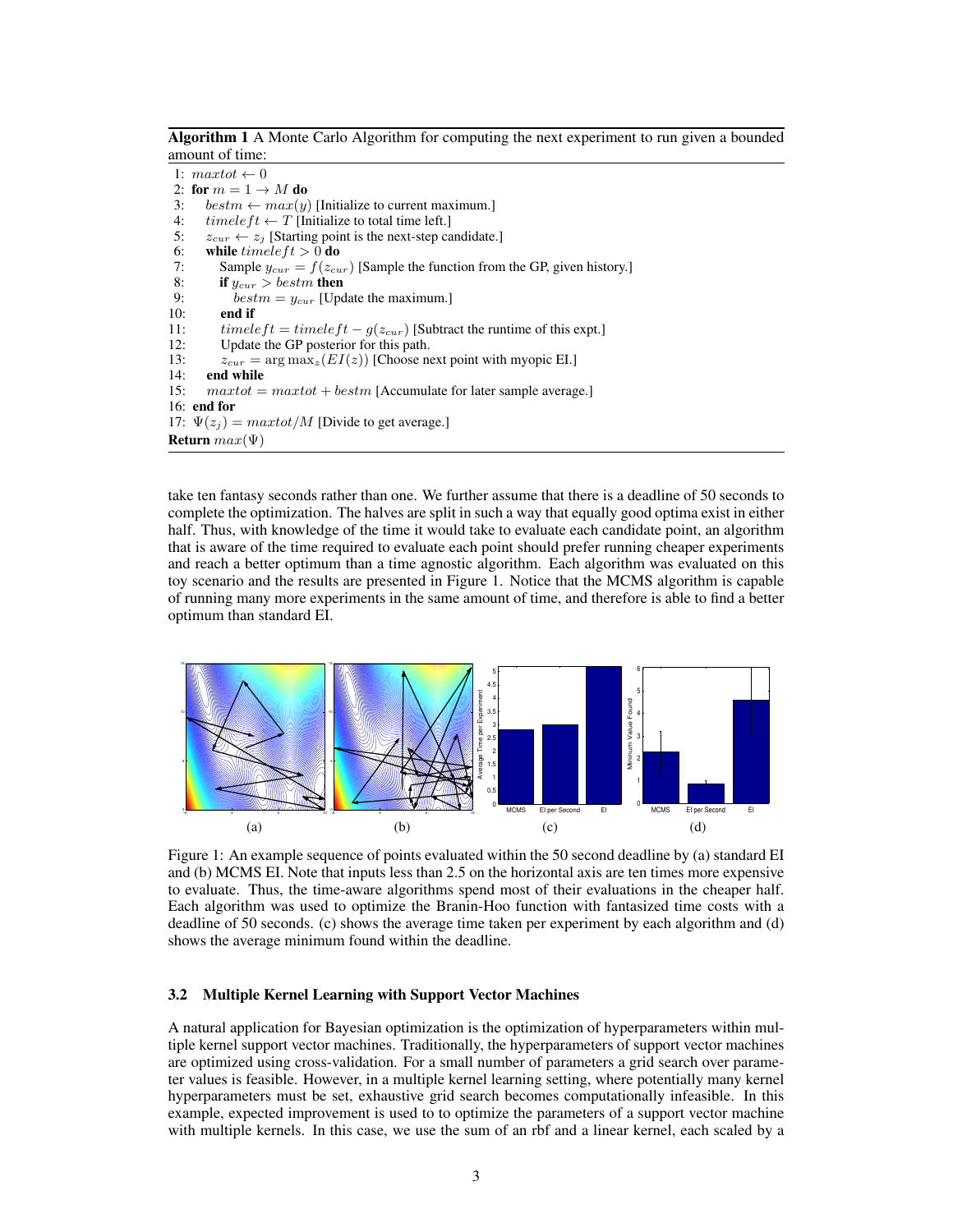| Data Set   | <b>MCMS</b>     | EI/S            | ЕI              | Deadline(s)                 |
|------------|-----------------|-----------------|-----------------|-----------------------------|
| Ionosphere | $10.4 \pm 0.74$ | $9.40 \pm 1.27$ | $13.7 \pm 0.96$ | 10                          |
| wla        | $2.36 \pm 0.14$ | $2.20 \pm 0.08$ | $2.61 \pm 0.06$ | 150                         |
| Australian | $30.8 \pm 1.50$ | $30.0 \pm 0.44$ | $32.0 \pm 0.04$ | 250                         |
| Sonar      | $12.8 + 0.19$   | $13.0 \pm 0.18$ | $13.8 \pm 0.21$ | $\mathcal{D}_{\mathcal{L}}$ |

Table 1: Minimum cross-validation error values in percent found by the optimization routine for various Bayesian optimization algorithms performing hyperparameter optimization on multiple kernel svms applied to standard UCI datasets.

scale parameter. The parameters to be optimized are kernel scale parameters, rbf kernel width, the slack penalty, C, and the convergence tolerance parameter. Experiments were conducted on four binary classification datasets from the UCI data repository, where we use EI to find the hyperparameter settings that minimize ten-fold cross validation error. Results are presented in Table 1 and curves demonstrating the average minumum function value found by each algorthm vs the amount of time are presented in Figure 2.



onds.

Figure 2: Example optimization curves for opti-Figure 3: A comparison of the minimum error mization performed on the w1a data demonstrat-achieved before the deadline by the various aling the minumum function values found by each gorithm on the neural network problem. The eralgorithm as a function of time. In this case, the ror values are averaged over twenty evaluations optimization deadline was chosen to be 150 sec-and the errorbars are standard error. In this case MCMS outperforms both algorithms.

#### 3.3 Training a Neural Network

As a final experiment, we use Bayesian optimization to optimize the hyperparameters of a neural network. This scenario is borrowed from an undergraduate course assignment at the University of Toronto, where students are given neural network code and are asked to tune the hyperparameters to reach a validation classification error of 500. Thus, the idea is that this is a challenge for someone with introductory knowledge of neural networks. The parameters required to tune are the number of hidden units to use, the number of epochs of unsupervised pretraining, a weight decay for pretraining, the learning rate for stochastic gradient descent, the number of epochs of backpropagation, and the weight decay during backpropagation. All algorithms were run on this problem 20 times, with a deadline chosen such that the algorithms could run approximately between 10 to 40 evaluations, and the results are presented in Figure 3.

## References

J Mockus, V Tiesis, and A Zilinskas. The application of Bayesian methods for seeking the extremum. *Towards Global Optimization*, 2:117–129, 1978.